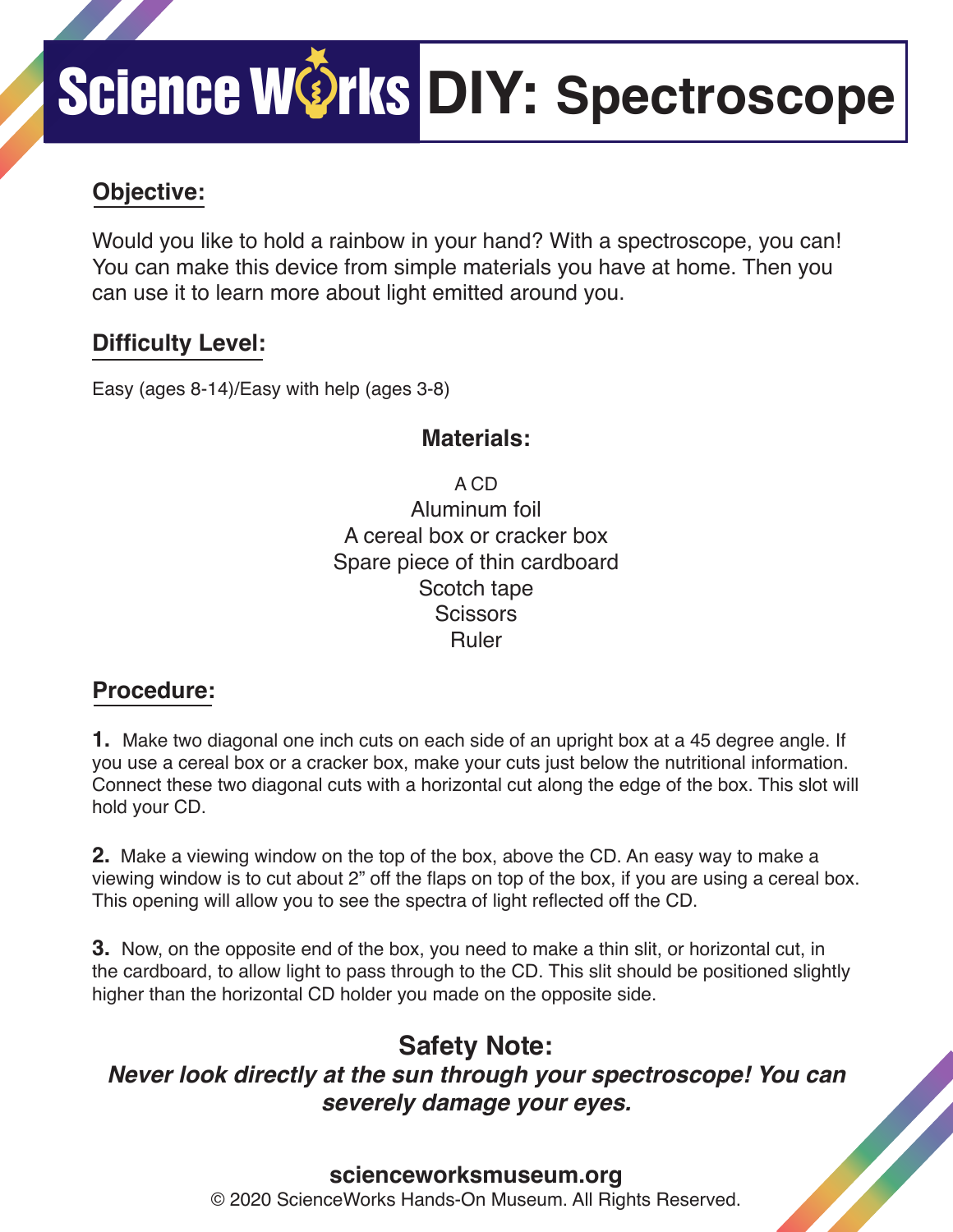## Science WOrks DIY: Spectroscope

**4.** The slit will allow light into the box, and must be very thin. If your slit is too wide, tape two pieces of aluminium foil over it, one above and one below, so they are very close together, but not overlapping.

**5.** To use your spectrometer, point the slit towards a light source and look through the viewing window at the top of the box. You will see bands of color reflected on your CD. Try pointing the slit at different light sources, and see what you notice about the bands of color.

#### **Some light sources to try:**

A computer screen A TV screen A fluorescent light bulb Sodium or mercury street lights (sodium lights have a yellow glow, and are often in parking lots) A candle

## **Safety Note:**

#### *Never look directly at the sun through your spectroscope! You can severely damage your eyes.*

**What do you notice?**

#### **Which colors appear lighter or darker at each source?**

All the light sources were white light! **Why did they make different patterns on the CD?**

#### **What's the Science?**

A CD contains information encoded on its surface in tiny grooves. If you tilt a CD and examine it, you can see concentric rings on its surface. You also will notice that the light reflects off the CD like a rainbow. This is because the grooves make light spread out, or diffract, when it hits the CD.

Because your aluminum foil slit is so narrow, the light that passes through it splits into different colors, similarly to light passing through a prism. When the colors are split, you are able to see the spectrum of light.

#### **scienceworksmuseum.org** © 2020 ScienceWorks Hands-On Museum. All Rights Reserved.